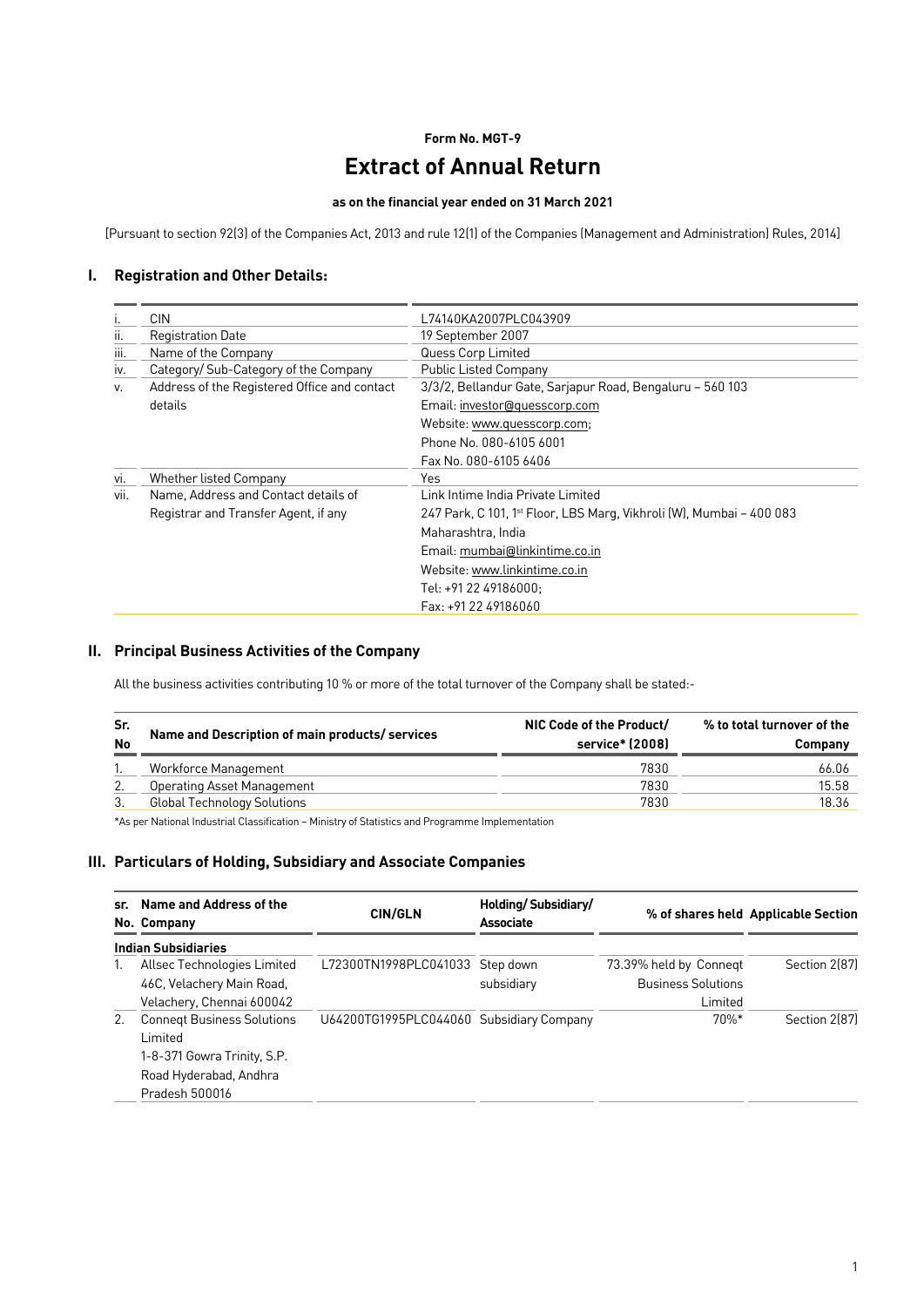| sr. | Name and Address of the<br>No. Company                                                                                                                                                                         | <b>CIN/GLN</b>                           | Holding/Subsidiary/<br><b>Associate</b> |      | % of shares held Applicable Section |
|-----|----------------------------------------------------------------------------------------------------------------------------------------------------------------------------------------------------------------|------------------------------------------|-----------------------------------------|------|-------------------------------------|
| 3.  | <b>Excelus Learning Solutions</b><br>Private Limited<br>3/3/2, Bellandur Gate,<br>Sarjapur Main Road,<br>Bengaluru, Karnataka                                                                                  | U74999KA2016PTC097984 Wholly-Owned       | Subsidiary Company                      | 100% | Section 2(87)                       |
| 4.  | $-560103.$<br>Greenpiece Landscape India<br>Private Limited<br>S2, 104, 13 <sup>th</sup> Main, 5 <sup>th</sup> Sector<br>H S R Layout, Bengaluru,                                                              | U01403KA2008PTC044865 Wholly-Owned       | Subsidiary Company                      | 100% | Section 2(87)                       |
| 5.  | Karnataka - 560034<br><b>Golden Star Facilities and</b><br>Services Private Limited<br>3/3/2, Bellandur Gate,<br>Sarjapur Main Road,<br>Bengaluru, Karnataka<br>$-560103.$                                     | U93000KA2008PTC133410 Wholly-Owned       | Subsidiary Company                      | 100% | Section 2(87)                       |
| 6.  | MFX Infotech Private Limited<br>3/3/2, Bellandur Gate,<br>Sarjapur Main Road,<br>Bengaluru, Karnataka<br>$-560103.$                                                                                            | U72200KA2014PTC074949 Wholly-Owned       | <b>Subsidiary Company</b>               | 100% | Section 2(87)                       |
| 7.  | Monster.com (India) Private<br>Limited<br>8-2-293/82-A/1024 & 1024/1,<br>Road No.45, Jubilee Hills,<br>Hyderabad, Andhra Pradesh<br>$-500033$                                                                  | U72200TG2000PTC035617 Wholly-Owned       | <b>Subsidiary Company</b>               | 100% | Section 2(87)                       |
| 8.  | Qdigi Services Limited<br>B-1/I-1, 1st Floor, Mohan<br>Cooperative Industrial Estate,<br>New Delhi-110044                                                                                                      | U52100DL2012PLC238730 Wholly-Owned       | Subsidiary Company                      | 100% | Section 2(87)                       |
| 9.  | Quess East Bengal FC Private<br>Limited**<br>LMJ Chamber, 3rd Floor,<br>15C, Hemanta Basu Sarani,<br>Kolkata, West Bengal-700001                                                                               | U74999WB2018PTC227022 Wholly-Owned       | Subsidiary Company                      | 100% | Section 2(87)                       |
|     | 10. Trimax Smart Infraprojects<br>Private Limited<br>3/3/2, Bellandur Gate, Sarjapur<br>Main Road, Bengaluru,<br>Karnataka -560103.                                                                            | U74999KA2017PTC135030 Wholly-Owned       | Subsidiary Company                      | 100% | Section 2(87)                       |
| 11. | Simpliance Technologies Private U72200KA2016PTC092594 Subsidiary Company<br>Limited<br>S.R.Complex, Municipal No.2,<br>Thavarekere Main Road<br>S.G. Palya, D.R. College, PO<br>Bengaluru, Bangalore - 560029. |                                          |                                         | 53%  | Section 2(87)                       |
|     | 12. Terrier Security Services<br>(India) Private Limited<br>3/3/2, Bellandur Gate,<br>Sarjapur Main Road,<br>Bengaluru, Karnataka -<br>560103                                                                  | U74920KA2009PTC049810 Subsidiary Company |                                         | 74%  | Section 2(6)                        |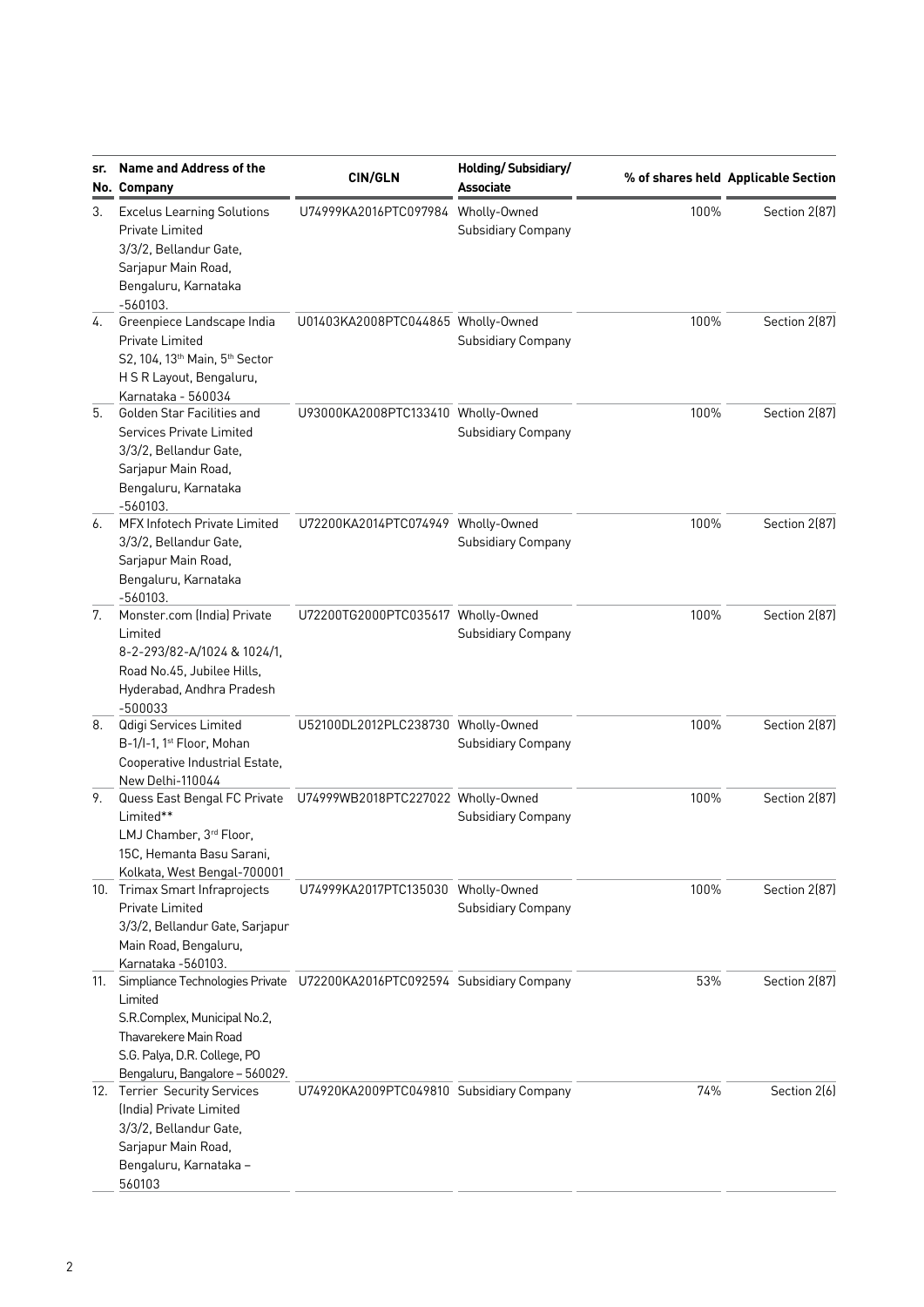| sr. | Name and Address of the<br>No. Company                                                                                                                                                   | <b>CIN/GLN</b>                           | Holding/Subsidiary/<br><b>Associate</b>   |                                                                           | % of shares held Applicable Section |
|-----|------------------------------------------------------------------------------------------------------------------------------------------------------------------------------------------|------------------------------------------|-------------------------------------------|---------------------------------------------------------------------------|-------------------------------------|
|     | 13. Vedang Cellular Services<br>Private Limited<br>303, Evershine Mall Premises<br>Co-Op Society Ltd, Chincholi<br>Bunder Road, Link Road,<br>Malad (West), Mumbai,<br>Maharastra-400064 | U32309MH2010PTC201638 Subsidiary Company |                                           | 92.47%                                                                    | Section 2(87)                       |
|     | <b>Foreign subsidiaries</b>                                                                                                                                                              |                                          |                                           |                                                                           |                                     |
|     | 14. Quesscorp Holdings Pte.<br>Limited<br>8, Temasek Boulevard,<br>#32-01, Suntec Tower Three,                                                                                           | 201526129N                               | Wholly-Owned<br>Subsidiary Company        | 100%                                                                      | Section 2(87)                       |
|     | Singapore 038988<br>15. Quess (Philippines) Corp<br>23/F, GT Tower International,<br>6813, Ayala Avenue, Makati<br>City, Philippines                                                     | CS201305088                              | Wholly-Owned<br><b>Subsidiary Company</b> | 100%                                                                      | Section 2(87)                       |
|     | 16. Quess Corp (USA) Inc.<br>3500 South Dupont Highway,<br>Dover, DE 19901, U.S.A.                                                                                                       | 5435112                                  | Wholly-Owned<br>Subsidiary Company        | 100%                                                                      | Section 2(87)                       |
|     | 17. Quess Corp Vietnam Limited<br><b>Liability Company</b><br>6F & 7F, Me Linh Point Tower,<br>No.2 Ngo DucKe Street, Ben<br>Nghe Ward, District 1, Ho Chi<br>Minh City, Vietnam         | 0314944513                               | Wholly-Owned<br>Subsidiary Company        | 100%                                                                      | Section 2(87)                       |
|     | 18. Quess Services Limited<br>Ambon Complex, 6th Floor, 99,<br>Mohakhali C/A, Dhaka - 1212,<br>Bangladesh                                                                                | C-152770/2019                            | Wholly-Owned<br>Subsidiary Company        | 100%                                                                      | Section 2(87)                       |
|     | Foreign step down subsidiaries                                                                                                                                                           |                                          |                                           |                                                                           |                                     |
|     | 19. Brainhunter Systems Limited<br>2 Sheppard Avenue East, Suite<br>2000, Toronto, ON M2N 5Y7,<br>Canada                                                                                 | 2219707                                  | Foreign step down<br>subsidiary           | 81% held by MFX<br>Holdings Inc. and 19%<br>held by Quess Corp<br>Limited | Section 2(87)                       |
|     | 20. Mindwire Systems Limited<br>Carling Executive Park, 1545<br>Carling Avenue, Suite 600<br>Ottawa, ON Canada K1Z 8P9                                                                   | 1823144                                  | Foreign step down<br>subsidiary           | 100% held by Brainhunter<br><b>Systems Limited</b>                        | Section 2(87)                       |
| 21. | Comtel Solutions Pte. Limited<br>10, Hoe Chiang Road, #15-02<br>Keppel Towers, Singapore,<br>089315                                                                                      | 199801439D                               | Foreign step down<br>subsidiary           | 100% held by Quess<br>Holdings Pte. Limited                               | Section 2(87)                       |
|     | 22. Comtel Pro Pte. Limited<br>10, Hoe Chiang Road, #15-02<br>Keppel Towers, Singapore,<br>089315                                                                                        | 201715683K                               | Foreign step down<br>subsidiary           | 100% held by Quess<br>Holdings Pte. Limited                               | Section 2(87)                       |
|     | 23. Comtelink SDN. BHD<br>Suite 11,1 <sup>st</sup> Floor, Menara<br>TKSS, No.206 Jalan<br>Segambut, 51200 Kuala<br>Lumpur, Malaysia.                                                     | 938724-A                                 | Foreign step down<br>subsidiary           | 100% held by Comtel<br>Solutions Pte. Limited                             | Section 2(87)                       |
|     | 24. MFXchange Holdings, Inc.<br>895 Don Mills Road, Building<br>2, Suite 300, Toronto, Ontario<br>M3C 1W3 Canada                                                                         | 398443-5                                 | Foreign step down<br>subsidiary           | 56% Quesscorp Holdings<br>Pte. Limited and 44%<br>Quess Corp (USA) Inc.   | Section 2(87)                       |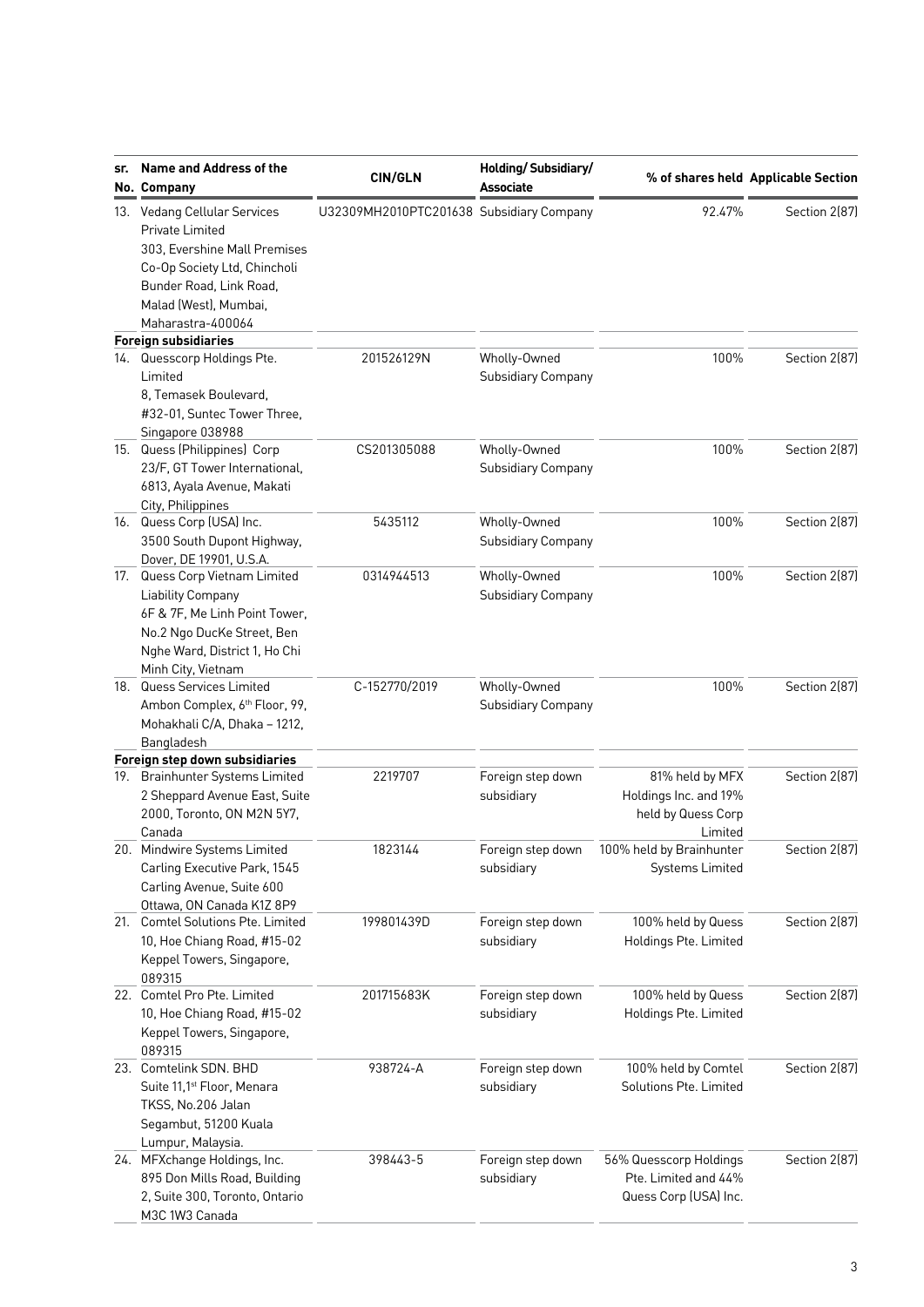| sr. | Name and Address of the<br>No. Company                                                                                                                                                                                    | <b>CIN/GLN</b>                          | Holding/Subsidiary/<br><b>Associate</b> |                                                                                                                                           | % of shares held Applicable Section |
|-----|---------------------------------------------------------------------------------------------------------------------------------------------------------------------------------------------------------------------------|-----------------------------------------|-----------------------------------------|-------------------------------------------------------------------------------------------------------------------------------------------|-------------------------------------|
|     | 25. MFXchange (USA), Inc.<br>5 Century Drive, Suite 200,<br>Parsippany, New Jersey,<br>07054                                                                                                                              | 2039987                                 | Foreign step down<br>subsidiary         | 100% held by MFXchange<br>Holdings Inc.                                                                                                   | Section 2(87)                       |
|     | 26. Quess Corp Lanka (Private)<br>PV 12225<br>Limited<br>7 <sup>th</sup> Floor, BOC Merchant<br>Tower, 28, St. Michael's Road,<br>Colombo 03,<br>Sri Lanka                                                                |                                         | Foreign step down<br>subsidiary         | 100% held by Quesscorp<br>Holdings Pte. Limited                                                                                           | Section 2(87)                       |
|     | 27. Quessglobal (Malaysia) Sdn.<br><b>Bhd</b><br>Level 15-2, Bangunan Faber<br>Imperial Court, Jalan Sultan<br>Ismail, 50250 Kuala Lumpur                                                                                 | 1127063A                                | Foreign step down<br>subsidiary         | 100% held by Quesscorp<br>Holdings Pte. Limited                                                                                           | Section 2(87)                       |
|     | 28. Monster.com SG Pte Limited<br>100 beach road #27-10/13<br>Shaw Tower Singapore 189702                                                                                                                                 | 200004227N                              | Foreign step down<br>subsidiary         | 100% held by Quesscorp<br>Holdings Pte. Limited                                                                                           | Section 2(87)                       |
|     | 29. Monster.com HK Limited<br>Unit 1905, 19/F., Empress<br>Plaza, 17-19 Chatham<br>Road South, Tsim Sha Tsui,<br>Kowloon, Hong Kong                                                                                       | 714816                                  | Foreign step down<br>subsidiary         | 100% held by Quesscorp<br>Holdings Pte. Limited                                                                                           | Section 2(87)                       |
|     | 30. Agensi Pekerjaan Monster<br>Malaysia Sdn Bhd Private<br>Office 902-903, Level 9, KYM<br>Tower, No 8, Jalan PJU 7/6,<br>Mutiara Damansara, 47800<br>Petaling Jaya, Selangor Daruul<br>Ehsan.                           | 513480-X                                | Foreign step down<br>subsidiary         | 49% held by Quesscorp<br>Holdings Pte. Limited<br>& 51% held by<br>Nominee of Quesscorp<br>Holdings Pte. Limited<br>(Malaysian National). | Section 2(87)                       |
|     | 31. Allsectech Inc., USA<br>5 Independence Way Suite<br>300, Princeton, NJ - 08540-<br>6627                                                                                                                               | 52-2273712                              | Foreign step down<br>subsidiary         | 100% held by Allsec<br>Technologies Limited                                                                                               | Section 2(87)                       |
|     | 32. Allsectech Manila Inc.,<br>Philippines<br>3/F Market! Market! Bonifacio<br>Global City, Taguig City, Metro<br>Manila                                                                                                  | CS200406072                             | Foreign step down<br>subsidiary         | 100% held by Allsec<br><b>Technologies Limited</b>                                                                                        | Section 2(87)                       |
|     | <b>Indian Associates</b><br>33. Heptagon Technologies<br>Private Limited<br>G2A & G2B of Manchester<br>Square, Ground Floor, D.No.<br>12/1, Puliyakulam Road, Opp<br>to Kidney Centre, Coimbatore,<br>Tamil Nadu - 641037 | U72200TZ2015PTC021609 Associate Company |                                         | 49% held by Quess Corp<br>Limited                                                                                                         | Section 2(6)                        |
|     | 34. Stellarslog Technovation<br>Private Limited<br>252/25, 9th A Main Road 3rd<br>Block Jayanagar Bangalore -<br>560011                                                                                                   | U72200KA2015PTC084539 Associate Company |                                         | 16.12% held by Quess<br>Corp Limited                                                                                                      | Section 2(6)                        |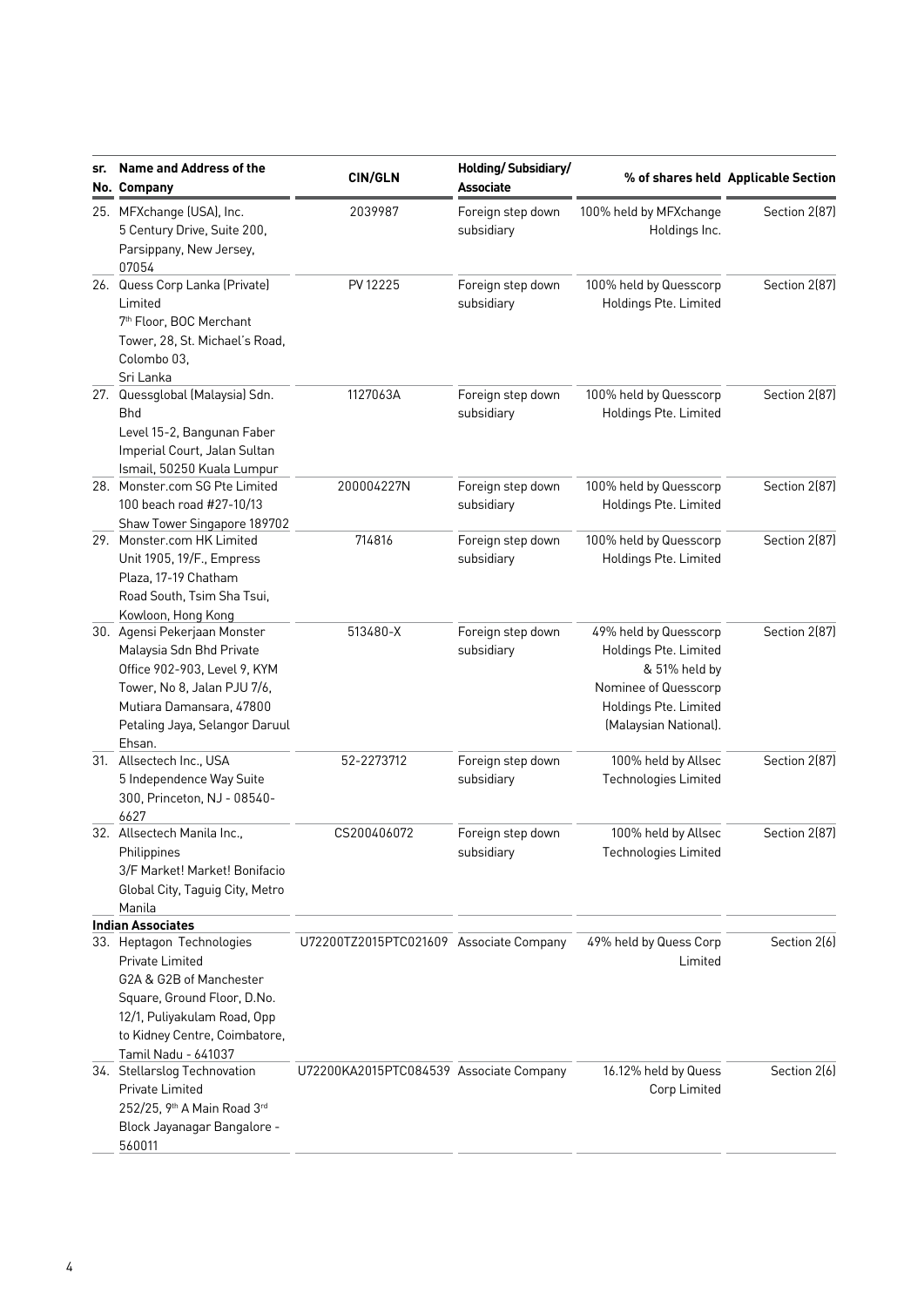| sr. | Name and Address of the<br>No. Company | <b>CIN/GLN</b> | Holding/Subsidiary/<br>Associate |                         | % of shares held Applicable Section |
|-----|----------------------------------------|----------------|----------------------------------|-------------------------|-------------------------------------|
|     | <b>Foreign Associate</b>               |                |                                  |                         |                                     |
| 35. | <b>HIMMER Industrial Services</b>      | 1185762-T      | Associate Company                | 49% held by Quesscorp   | Section2[6]                         |
|     | (M) SDN. BHD.                          |                |                                  | Holdings Pte. Limited   |                                     |
|     | 17-11. Level 17, Q Sentral,            |                |                                  |                         |                                     |
|     | Jalan Stesen Sentral, 50470            |                |                                  |                         |                                     |
|     | Kuala Lumpur                           |                |                                  |                         |                                     |
|     | 36. Quess Recruit Inc.                 | CS201700082    | Associate Company                | 25% held by Quess       | Section2[6]                         |
|     | 23/F. GT Tower International,          |                |                                  | (Philippines) Corp      |                                     |
|     | 6813, Ayala Avenue, Makati             |                |                                  |                         |                                     |
|     | City, Philippines                      |                |                                  |                         |                                     |
| 37. | Agency Pekerjaan Quess                 | 1265396-M      | Associate Company                | 49% held by Quessglobal | Section2[6]                         |
|     | Recruit Sdn. Bhd.                      |                |                                  | (Malaysia) Sdn. Bhd.    |                                     |
|     | Level 15-2, Bangunan Faber             |                |                                  |                         |                                     |
|     | Imperial Court, Jalan Sultan           |                |                                  |                         |                                     |
|     | Ismail, 50250 Kuala Lumpur             |                |                                  |                         |                                     |
|     |                                        |                |                                  |                         |                                     |

\*Acquisition of additional 30% equity shares in Conneqt Business Solutions Limited was completed on 16 April 2021.

\*\*Quess East Bengal FC Private Limited is under Liquidation.

# **IV. Shareholding Pattern (Equity Share Capital Breakup as a percentage of Total Equity)**

#### **i. Category-wise Shareholding**

|                                                                     | No. of Shares held at the beginning of the year<br>(1 April 2020) |                          |              |                             | No. of Shares held at the end of the year<br>(31 March 2021) |                |                |                             | % Change           |
|---------------------------------------------------------------------|-------------------------------------------------------------------|--------------------------|--------------|-----------------------------|--------------------------------------------------------------|----------------|----------------|-----------------------------|--------------------|
| <b>Category of Shareholders</b>                                     | <b>Demat</b>                                                      | Physical                 | <b>Total</b> | % of Total<br><b>Shares</b> | <b>Demat</b>                                                 | Physical       | <b>Total</b>   | % of Total<br><b>Shares</b> | during the<br>year |
| A. Promoters                                                        |                                                                   |                          |              |                             |                                                              |                |                |                             |                    |
| (1) Indian                                                          |                                                                   |                          |              |                             |                                                              |                |                |                             |                    |
| al Individual                                                       | 17,947,523                                                        | $\overline{\phantom{a}}$ | 17,947,523   | 12.17                       | 1,85,86,711                                                  |                | 1,85,86,711    | 12.59                       | 0.42               |
| bl<br>CentralGovernment                                             |                                                                   |                          |              |                             |                                                              |                |                |                             |                    |
| StateGovernment(s)<br>c)                                            |                                                                   |                          |              |                             |                                                              |                |                |                             |                    |
| d) Bodies Corp. (Thomas                                             |                                                                   |                          |              |                             |                                                              |                |                |                             |                    |
| Cook (India) Limited                                                |                                                                   |                          |              |                             |                                                              |                |                |                             |                    |
| el Banks/Financial                                                  |                                                                   |                          |              |                             |                                                              |                |                |                             |                    |
| Institutions                                                        |                                                                   |                          |              |                             |                                                              |                |                |                             |                    |
| f) Any Other (Promoter                                              | 15,365,824                                                        | 0                        | 15,365,824   | 10.42                       | 15,365,824                                                   | $\overline{0}$ | 15,365,824     | 10.40                       | (0.02)             |
| Group) - Isaac Enterprises                                          |                                                                   |                          |              |                             |                                                              |                |                |                             |                    |
| Private Limited                                                     |                                                                   |                          |              |                             |                                                              |                |                |                             |                    |
| Net Resources Investments                                           | $\mathbf 0$                                                       |                          | 0            |                             | $\overline{0}$                                               |                | $\overline{0}$ |                             |                    |
| Private Limited                                                     |                                                                   |                          |              |                             |                                                              |                |                |                             |                    |
| Trusts                                                              |                                                                   |                          |              |                             |                                                              |                |                |                             |                    |
| Sub-total (A) (1):-                                                 | 33,313,347                                                        |                          | 33,313,347   | 22.58                       | 3,39,52,535                                                  | $\overline{a}$ | 3,39,52,535    | 22.99                       | 0.41               |
| (2) Foreign                                                         |                                                                   |                          |              |                             |                                                              |                |                |                             |                    |
| Any Other Body Corporate -                                          | 46,876,237                                                        |                          | 46,876,237   | 31.78                       | 4,68,76,237                                                  |                | 4,68,76,237    | 31.47                       | (0.31)             |
| Fairbridge Capital (Mauritius)                                      |                                                                   |                          |              |                             |                                                              |                |                |                             |                    |
| Limited                                                             |                                                                   |                          |              |                             |                                                              |                |                |                             |                    |
| <b>HWIC Asia Fund Class A</b>                                       | 748,100                                                           |                          | 748,100      | 0.51                        | 748,100                                                      |                | 748,100        | 0.51                        | $\theta$           |
| Shares                                                              |                                                                   |                          |              |                             |                                                              |                |                |                             |                    |
| <b>Sub-total (A) (2):-</b>                                          | 47,624,337                                                        | $\mathbf{0}$             | 47,624,337   | 32.29                       | 4,76,24,337                                                  |                | 4,76,24,337    | 32.25                       | (0.04)             |
| <b>Total Promoter Shareholding (A)</b>                              | 80,937,684                                                        |                          | 80,937,684   | 54.87                       | 8, 15, 76, 872                                               | $\blacksquare$ | 8, 15, 76, 872 | 55.24                       | (0.63)             |
| $= (A)(1)+(A)(2)$                                                   |                                                                   |                          |              |                             |                                                              |                |                |                             |                    |
| B. Public Shareholding                                              |                                                                   |                          |              |                             |                                                              |                |                |                             |                    |
| Institutions<br>1.                                                  |                                                                   |                          |              |                             |                                                              |                |                |                             |                    |
| al Mutual Funds                                                     | 21,632,348                                                        | 1,596                    | 21,633,944   | 14.67                       | 18,723,333                                                   | 1,596          | 18,724,929     | 12.68                       | (1.99)             |
| b) Alternate Investment                                             | 2,727,499                                                         | 0                        | 2,727,499    | 1.85                        | 2,661,602                                                    | $\overline{0}$ | 2,661,602      | 1.80                        | (0.05)             |
| Funds                                                               |                                                                   |                          |              |                             |                                                              |                |                |                             |                    |
| c) Foreign Portfolio Investors                                      | 21,551,185                                                        | 460                      | 21,551,645   | 14.61                       | 25,575,245                                                   | 460            | 25,575,705     | 17.32                       | 2.71               |
| d] Financial Institutions /                                         | 43,879                                                            | 1,417                    | 45,296       | 0.03                        | 396                                                          | 1,417          | 1,813          | 0.00                        | (0.03)             |
| <b>Banks</b>                                                        |                                                                   |                          |              |                             |                                                              |                |                |                             |                    |
| Insurance Companies<br>el                                           | 117,025                                                           | 0                        | 117,025      | 0.08                        | 30,000                                                       |                | 30,000         | 0.02                        | [0.06]             |
| f) Any other Foreign Bank                                           | 45                                                                | 260                      | 305          | 0.00                        | 45                                                           | 260            | 305            | 0.00                        |                    |
| Sub-total (B)(1):-                                                  | 45,954,911                                                        | 3,473                    | 46,075,714   | 31.24                       | 46,990,621                                                   | 3,733          | 46,994,354     | 31.82                       | 0.58               |
| Central Government / State Government(s) / President of India<br>2. |                                                                   |                          |              |                             |                                                              |                |                |                             |                    |
| Sub-total (B)(2):-                                                  | 84                                                                | 0                        | 84           | 0.00                        | 84                                                           | $\bf{0}$       | 84             | 0.00                        |                    |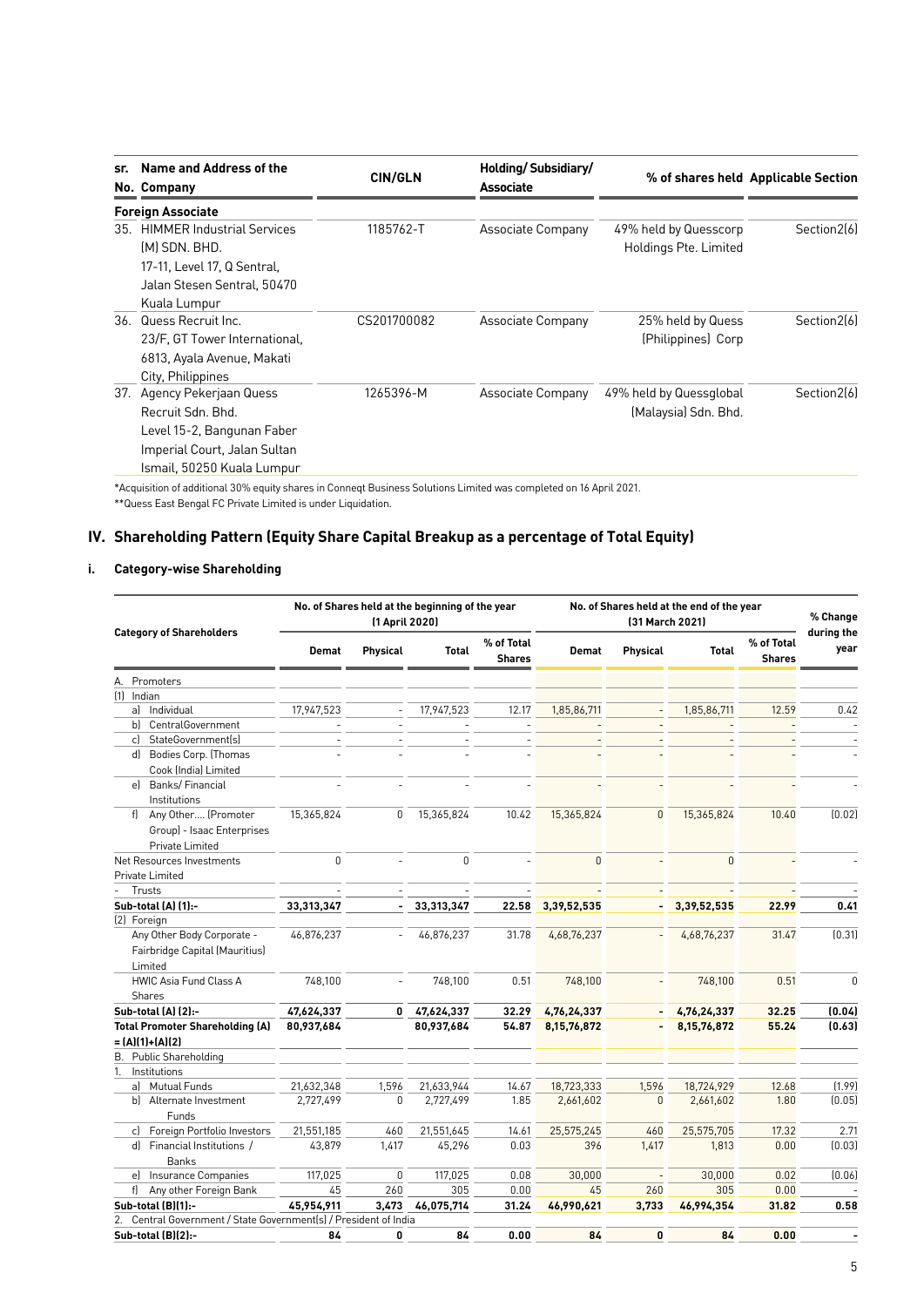| <b>Category of Shareholders</b> |                                                                                             | No. of Shares held at the beginning of the year<br>(1 April 2020) |                 |                     |                             | No. of Shares held at the end of the year<br>[31 March 2021] |                 |                            |                             | % Change           |
|---------------------------------|---------------------------------------------------------------------------------------------|-------------------------------------------------------------------|-----------------|---------------------|-----------------------------|--------------------------------------------------------------|-----------------|----------------------------|-----------------------------|--------------------|
|                                 |                                                                                             | <b>Demat</b>                                                      | <b>Physical</b> | <b>Total</b>        | % of Total<br><b>Shares</b> | <b>Demat</b>                                                 | <b>Physical</b> | <b>Total</b>               | % of Total<br><b>Shares</b> | during the<br>year |
|                                 | 3. Non-Institutions                                                                         |                                                                   |                 |                     |                             |                                                              |                 |                            |                             |                    |
|                                 | al Individuals                                                                              |                                                                   |                 |                     |                             |                                                              |                 |                            |                             |                    |
|                                 | Individual shareholders<br>iÌ.<br>holding nominal share<br>capital up to ₹2 lakh            | 11,054,731                                                        | 410,427         | 11,465,158          | 7.77                        | 8,169,822                                                    | 4,00,087        | 8,569,909                  | 5.80                        | (1.97)             |
|                                 | Individual<br>iil.<br>shareholders holding<br>nominal share capital<br>in excess of ₹2 lakh | 2,815,928                                                         | $\mathbf{0}$    | 2,815,928           | 1.91                        | 4,223,549                                                    | $\Omega$        | 4,223,549                  | 2.86                        | 0.95               |
| bl                              | <b>NBFC</b>                                                                                 | 10.286                                                            | $\mathbf{0}$    | 10,286              | 0.01                        | 10,336                                                       | $\Omega$        | 10,336                     | 0.01                        |                    |
| c)                              | <b>Employee Trust</b>                                                                       | 213                                                               | $\Omega$        | 213                 | 0.00                        | $\Omega$                                                     | $\Omega$        | n                          | 0.00                        |                    |
| d)                              | Others (specify)                                                                            | 61,90,898                                                         | 14,729          | 62,05,627           | 4.21                        | 6,289,299                                                    | 14,461          | 6,303,760                  | 4.27                        | 0.06               |
| <b>IEPF</b><br>1.               |                                                                                             | 79,772                                                            | $\Omega$        | 79,772              | 0.05                        | 79,772                                                       | $\Omega$        | 79,772                     | 0.05                        |                    |
| 2.                              | Trusts                                                                                      | 1,407,087                                                         | 1,132           | 1,408,219           | 0.95                        | 1,353,438                                                    | 1,132           | 1,354,570                  | 0.92                        | (0.03)             |
|                                 | 3. Non-resident Indians                                                                     | 851,368                                                           | 2,341           | 853,709             | 0.58                        | 6,91,491                                                     | 1.745           | 6,93,236                   | 0.46                        | (0.12)             |
| 4.                              | <b>Clearing Members</b>                                                                     | 67,458                                                            | 0               | 67,458              | 0.05                        | 1,67,307                                                     | $\mathbf{0}$    | 1,67,307                   | 0.11                        | 0.06               |
| 5.                              | <b>Bodies Corporate</b>                                                                     | 3,007,930                                                         | 11,256          | 3,019,186           | 2.05                        | 32,88,008                                                    | 11,256          | 32,99,264                  | 2.23                        | 0.18               |
| 6.                              | Foreign National                                                                            | 56                                                                | 0               | 56                  | 0.00                        | 56                                                           | $\Omega$        | 56                         | 0.00                        | $\theta$           |
|                                 | 7. Director & Director Relative                                                             | 0                                                                 | $\mathbf{0}$    | 108.162             | 0.07                        | 5000                                                         | $\Omega$        | 5000                       | 0.00                        | (0.07)             |
| 8. HUF                          |                                                                                             | 402,467                                                           | $\Omega$        | 402,467             | 0.27                        | 2,97,865                                                     | 328             | 2.98.193                   | 0.20                        | (0.07)             |
|                                 | 9. Others (Employees)                                                                       | 2,66,598                                                          | <sup>n</sup>    | 2,66,598            | 0.18                        | 4,06,362                                                     | $\Omega$        | 4.06.362                   | 0.28                        | 0.10               |
|                                 | Sub-total (B)(3):-                                                                          | 20,072,056                                                        | 425,156         | 20,497,212          | 13.90                       | 1,86,93,006                                                  | 4,14,548        | 19,107,554                 | 12.94                       | (0.96)             |
|                                 | Total Public Shareholding (B) =                                                             | 66,027,051                                                        | 428.629         | 66,573,010          | 45.13                       | 6,56,83,711                                                  | 4,18,281        | 6,61,01,992                | 44.76                       | (0.37)             |
|                                 | $[B](1)+(B)(2)+(B)(3)$                                                                      |                                                                   |                 |                     |                             |                                                              |                 |                            |                             |                    |
|                                 | C. Employee Benefit Trust {under                                                            |                                                                   |                 |                     |                             |                                                              |                 |                            |                             |                    |
|                                 | SEBI(Share based Employee                                                                   |                                                                   |                 |                     |                             |                                                              |                 |                            |                             |                    |
|                                 | Benefit) Regulations 2014}                                                                  |                                                                   |                 |                     |                             |                                                              |                 |                            |                             |                    |
|                                 | Grand Total (A+B+C)                                                                         | 146,964,735                                                       |                 | 428,629 147,510,694 |                             | 100.00 14,72,60,583                                          |                 | 4, 18, 281 14, 76, 78, 864 | 100.00                      |                    |

# **(ii) Shareholding of Promoters**

|           |                                              |            | Shareholding at the beginning<br>of the year (1 April 2020) |                                                          | Shareholding at the end of the<br><b>Year (31 March 2021)</b> | % Change in                            |                                                          |                                    |
|-----------|----------------------------------------------|------------|-------------------------------------------------------------|----------------------------------------------------------|---------------------------------------------------------------|----------------------------------------|----------------------------------------------------------|------------------------------------|
| Sr.<br>No | <b>Shareholder's Name</b>                    |            | % of total<br>No. of Shares Shares of the<br>Company        | % of Shares<br>Pledged/<br>encumbered to<br>total shares | <b>No. of Shares</b>                                          | % of total<br>Shares of the<br>Company | % of Shares<br>Pledged/<br>encumbered<br>to total shares | Shareholding<br>during the<br>year |
|           | Ajit Isaac                                   | 17.947.523 | 12.17                                                       | 0.00                                                     | 18,586,711                                                    | 12.59                                  | 0.00                                                     | 0.42                               |
| 2         | Thomas Cook (India) Limited                  | 0          | 0.00                                                        | 0.00                                                     | $\mathbf{0}$                                                  | 0.00                                   | 0.00                                                     | 0.00                               |
| 3         | Net Resources Investments Private<br>Limited | 0          | 0.00                                                        | 0.00                                                     | $\mathbf{0}$                                                  | 0.00                                   | 0.00                                                     | 0.00                               |
| 4         | Isaac Enterprises Private Limited            | 15,365,824 | 10.42                                                       | 0.00                                                     | 15,365,824                                                    | 10.40                                  | 0.00                                                     | (0.02)                             |
| 5         | Fairbridge Capital (Mauritius) Limited       | 46.876.237 | 31.78                                                       | 0.00                                                     | 46.876.237                                                    | 31.74                                  | 0.00                                                     | [0.04]                             |
| 6         | <b>HWIC Asia Fund Class A Shares</b>         | 748.100    | 0.51                                                        | 0.00                                                     | 748,100                                                       | 0.51                                   | 0.00                                                     | 0.00                               |

# **(iii) Change in Promoters' Shareholding**

| Sr. | <b>Shareholder's Name</b> | Shareholding at the<br>beginning of the year<br>(1 April 2020) |                                        | Increase/<br>Decrease<br>Date | Reason             | Shareholding at the end of the<br><b>Year (31 March 2021)</b> |                      |                                               |
|-----|---------------------------|----------------------------------------------------------------|----------------------------------------|-------------------------------|--------------------|---------------------------------------------------------------|----------------------|-----------------------------------------------|
| No  |                           | No. of Shares                                                  | % of total<br>shares of the<br>Company |                               | in<br>shareholding |                                                               | <b>No. of Shares</b> | % of total<br>shares of the<br><b>Company</b> |
|     | Ajit Isaac                | 17,947,523                                                     | 12.17                                  | 4 June 2020                   |                    | 18,500 Acquired                                               | 17,966,023           | 12.17                                         |
|     |                           |                                                                |                                        | 5 June 2020                   |                    | 17,700 directly from the                                      | 17,983,723           | 12.18                                         |
|     |                           |                                                                |                                        | 9 June 2020                   |                    | 17,678 secondary market                                       | 18.001.401           | 12.19                                         |
|     |                           |                                                                |                                        | 22 June 2020                  | 15,000             |                                                               | 18.016.401           | 12.20                                         |
|     |                           |                                                                |                                        | 23 June 2020                  | 69.560             |                                                               | 18.085.961           | 12.25                                         |
|     |                           |                                                                |                                        | 26 June 2020                  | 110.750            |                                                               | 18.105.961           | 12.27                                         |
|     |                           |                                                                |                                        | 29 June 2020                  | 300.000            |                                                               | 18,496,711           | 12.53                                         |
|     |                           |                                                                |                                        | 30 June 2020                  | 90.000             |                                                               | 18,586,711           | 12.59                                         |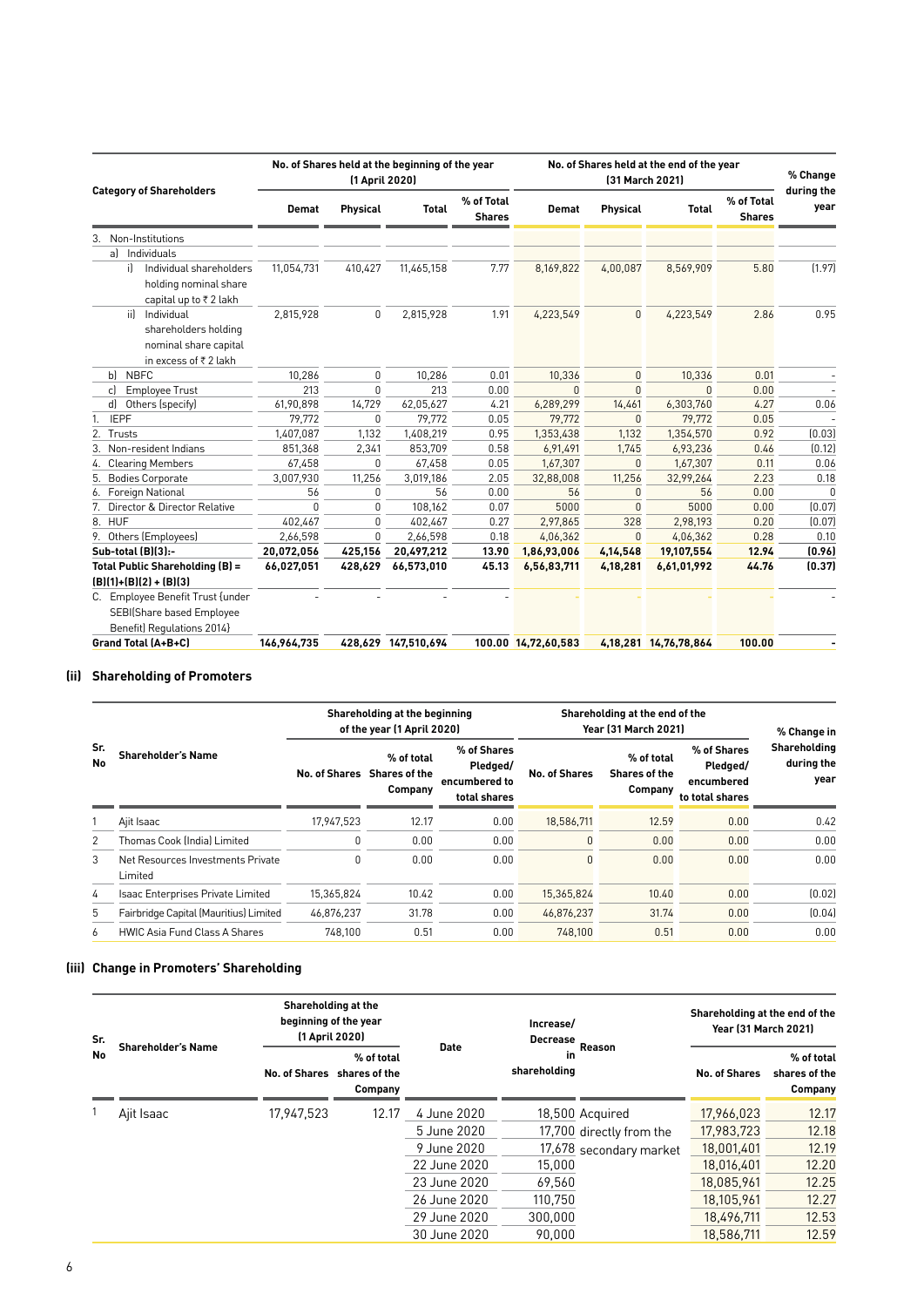| Sr. |                                                                                             |                      | Shareholding at the beginning of the year<br>(1 April 2020) | <b>Cumulative Shareholding</b><br>during the year |                                     |  |
|-----|---------------------------------------------------------------------------------------------|----------------------|-------------------------------------------------------------|---------------------------------------------------|-------------------------------------|--|
| No  | <b>Shareholder's Name</b>                                                                   | <b>No. of Shares</b> | % of total shares of<br>the Company                         | <b>No. of Shares</b>                              | % of total shares of<br>the Company |  |
|     | Aditya Birla Sun Life Trustee Private<br>Limited A/C Aditya Birla Sun Life Tax<br>Relief 96 |                      |                                                             |                                                   |                                     |  |
|     | At the beginning of the year                                                                | 9,572,569            | 6.48                                                        | 9,572,569                                         | 6.48                                |  |
|     | Bought during the year                                                                      | 104,508              | 0.07                                                        | 9,677,077                                         | 6.55                                |  |
|     | Sold during the year                                                                        | 2,501,336            | 1.69                                                        | 7,175,741                                         | 4.86                                |  |
|     | At the end of the year                                                                      | 7,175,741            | 4.86                                                        | 7,175,741                                         | 4.86                                |  |
| 2   | Sundaram Mutual Fund A/C<br>Sundaram Mid Cap Fund                                           |                      |                                                             |                                                   |                                     |  |
|     | At the beginning of the year                                                                | 5,439,614            | 3.68                                                        | 5,439,614                                         | 3.68                                |  |
|     | Bought during the year                                                                      | 3,62,332             | 0.25                                                        | 5,801,946                                         | 3.93                                |  |
|     | Sold during the year                                                                        | 1,175,827            | 0.08                                                        | 4,626,119                                         | 3.13                                |  |
|     | At the end of the year                                                                      | 4,626,119            | 3.13                                                        | 4,626,119                                         | 3.13                                |  |
| 3   | India Capital Fund Limited                                                                  |                      |                                                             |                                                   |                                     |  |
|     | At the beginning of the year                                                                | 4,050,903            | 2.74                                                        | 4,050,903                                         | 2.74                                |  |
|     | Bought during the year                                                                      | 60,000               | 0.04                                                        | 4,110,903                                         | 2.78                                |  |
|     | Sold during the year                                                                        | 691,500              | 0.47                                                        | 3,419,403                                         | 2.32                                |  |
|     | At the end of the year                                                                      | 3,419,403            | 2.32                                                        | 3,419,403                                         | 2.32                                |  |
| 4   | <b>ICICI Prudential Life Insurance</b><br><b>Company Limited</b>                            |                      |                                                             |                                                   |                                     |  |
|     | At the beginning of the year                                                                | 7,49,290             | 0.51                                                        | 749,290                                           | 0.51                                |  |
|     | Bought during the year                                                                      | 2,472,671            | 1.67                                                        | 3,221,961                                         | 2.18                                |  |
|     | Sold during the year                                                                        | 744,200              | 0.05                                                        | 2,477,761                                         | 1.68                                |  |
|     | At the end of the year                                                                      | 247,7761             | 1.68                                                        | 2,477,761                                         | 1.68                                |  |
| 5   | Franklin India Smaller Companies Fund                                                       |                      |                                                             |                                                   |                                     |  |
|     | At the beginning of the year                                                                | 2,208,153            | 1.49                                                        | 2,208,153                                         | 1.49                                |  |
|     | Bought during the year                                                                      | 2,51,986             | 0.17                                                        | 2,460,139                                         | 1.66                                |  |
|     | Sold during the year                                                                        | 50,000               | 0.03                                                        | 2,410,139                                         | 1.63                                |  |
|     | At the end of the year                                                                      | 2,410,139            | 1.63                                                        | 2,410,139                                         | 1.63                                |  |
| 6   | Malabar Select Fund                                                                         |                      |                                                             |                                                   |                                     |  |
|     | At the beginning of the year                                                                | 2,189,706            | 1.48                                                        | 2,189,706                                         | 1.48                                |  |
|     | Bought during the year                                                                      | 0                    | 0.00                                                        | 2,189,706                                         | 1.48                                |  |
|     | Sold during the year                                                                        | 56,079               | 0.04                                                        | 2,133,627                                         | 1.44                                |  |
|     | At the end of the year                                                                      | 2,133,627            | 1.44                                                        | 2,133,627                                         | 1.44                                |  |
| 7   | Tata Mutual Fund - Tata Small Cap<br>Fund                                                   |                      |                                                             |                                                   |                                     |  |
|     | At the beginning of the year                                                                | 1,094,371            | 0.74                                                        | 1,094,371                                         | 0.74                                |  |
|     | Bought during the year                                                                      | 7,06,806             | 0.48                                                        | 1,801,177                                         | 1.22                                |  |
|     | Sold during the year                                                                        | 15,300               | 0.01                                                        | 1,785,877                                         | 1.21                                |  |
|     | At the end of the year                                                                      | 1,785,877            | 1.21                                                        | 1,785,877                                         | 1.21                                |  |

#### **(iv) Shareholding Pattern of Top Ten Shareholders (other than Directors, Promoters and Holders of GDRs and ADRs):**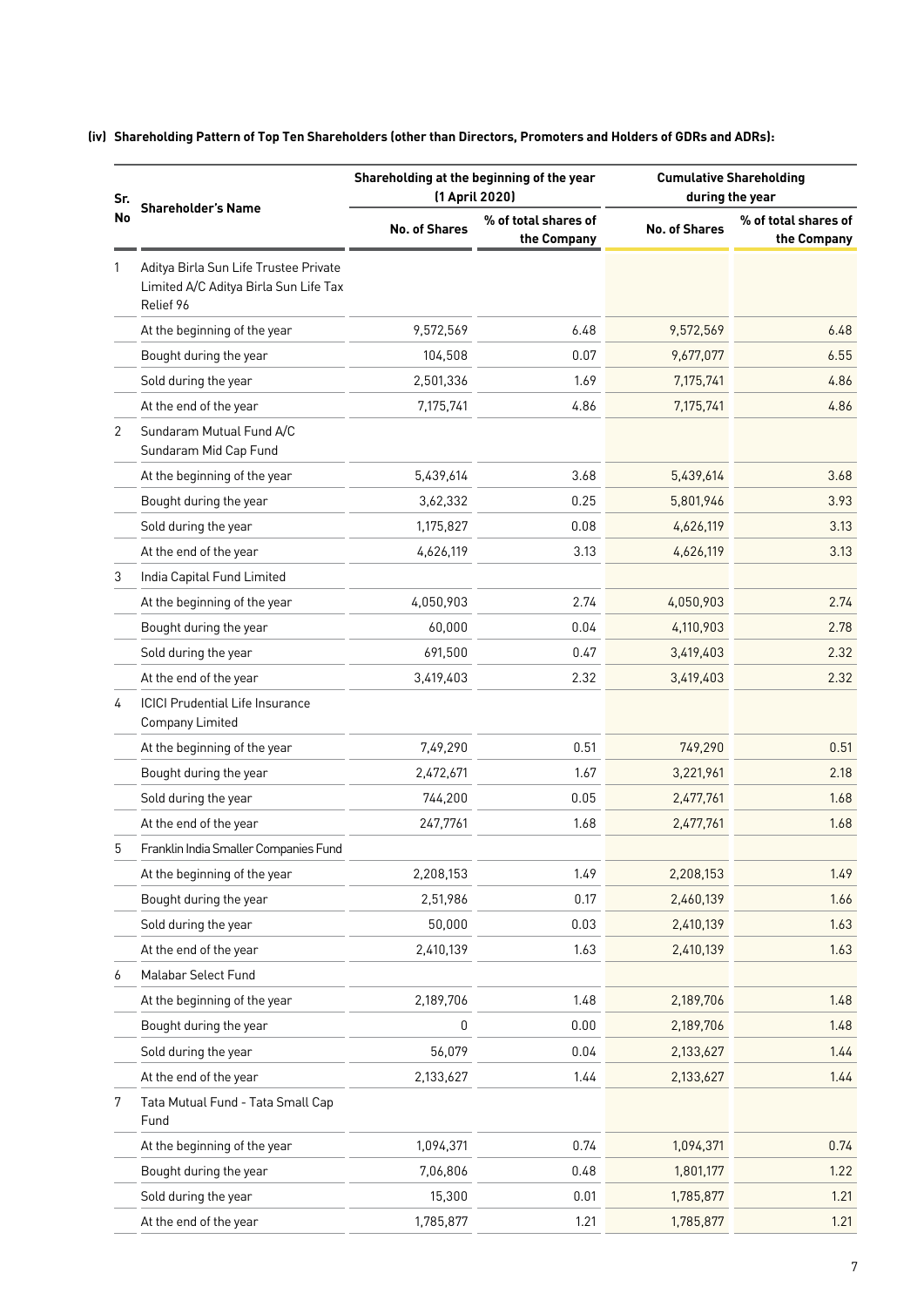| Sr. | <b>Shareholder's Name</b>                                    | Shareholding at the beginning of the year | (1 April 2020)                      | <b>Cumulative Shareholding</b><br>during the year |                                     |  |
|-----|--------------------------------------------------------------|-------------------------------------------|-------------------------------------|---------------------------------------------------|-------------------------------------|--|
| No  |                                                              | <b>No. of Shares</b>                      | % of total shares of<br>the Company | <b>No. of Shares</b>                              | % of total shares of<br>the Company |  |
| 8   | Ashish Dhawan                                                |                                           |                                     |                                                   |                                     |  |
|     | At the beginning of the year                                 | 0.00                                      | 0.00                                | 0.00                                              | 0.00                                |  |
|     | Bought during the year                                       | 1,586,510                                 | 1.07                                | 1,586,510                                         | 1.07                                |  |
|     | Sold during the year                                         | 0                                         | 0                                   | 1,586,510                                         | 1.07                                |  |
|     | At the end of the year                                       | 1,586,510                                 | 1.07                                | 1,586,510                                         | 1.07                                |  |
| 9   | <b>ICICI Prudential Long Term Equity</b><br>Fund Tax Savings |                                           |                                     |                                                   |                                     |  |
|     | At the beginning of the year                                 | 2,009,197                                 | 1.36                                | 2,009,197                                         | 1.36                                |  |
|     | Bought during the year                                       | 245,720                                   | 0.17                                | 2,254,917                                         | 1.53                                |  |
|     | Sold during the year                                         | 735,351                                   | 0.05                                | 1,519,566                                         | 1.03                                |  |
|     | At the end of the year                                       | 1,519,566                                 | 1.03                                | 1,519,566                                         | 1.03                                |  |
| 10  | Goldman Sachs India Limited                                  |                                           |                                     |                                                   |                                     |  |
|     | At the beginning of the year                                 | 0.00                                      | 0.00                                | 0.00                                              | 0.00                                |  |
|     | Bought during the year                                       | 1,398,236                                 | 0.95                                | 1,398,236                                         | 0.95                                |  |
|     | Sold during the year                                         | 29,813                                    | 0.93                                | 1,368,423                                         | 0.93                                |  |
|     | At the end of the year                                       | 1,368,423                                 | 0.93                                | 1,368,423                                         | 0.93                                |  |

# **(v) Shareholding of Directors and Key Managerial Personnel:**

| Sr.<br>No | Director's / KMP                                   | <b>Category of</b><br>Directors/KMP  | Shareholding at the<br>beginning of the year<br>(1 April 2020) |                                                  |              | Increase/<br><b>Decrease</b> |                                       | <b>Cumulative</b><br>shareholding during<br>the year (01.04.2020 -<br>31.03.2021) |                                           |
|-----------|----------------------------------------------------|--------------------------------------|----------------------------------------------------------------|--------------------------------------------------|--------------|------------------------------|---------------------------------------|-----------------------------------------------------------------------------------|-------------------------------------------|
|           | name                                               |                                      | No. of<br><b>Shares</b>                                        | % of total<br>shares<br>of the<br><b>Company</b> | <b>Date</b>  | in<br>shareholding           | Reason                                | No. of<br><b>Shares</b>                                                           | % of total<br>shares<br>of the<br>Company |
|           | Ajit Isaac<br>Chairman<br>and Managing<br>Director | 17,947,523                           | 12.16                                                          | 4 June 2020                                      |              | 18,500 Acquisition           | 18,586,711                            | 12.59                                                                             |                                           |
|           |                                                    |                                      |                                                                |                                                  | 5 June 2020  | 17,700                       | directly from the<br>secondary market |                                                                                   |                                           |
|           |                                                    |                                      |                                                                |                                                  | 9 June 2020  | 17,678                       |                                       |                                                                                   |                                           |
|           |                                                    |                                      |                                                                |                                                  | 22 June 2020 | 15,000                       |                                       |                                                                                   |                                           |
|           |                                                    |                                      |                                                                |                                                  | 23 June 2020 | 69,560                       |                                       |                                                                                   |                                           |
|           |                                                    |                                      |                                                                |                                                  | 26 June 2020 | 110,750                      |                                       |                                                                                   |                                           |
|           |                                                    |                                      |                                                                |                                                  | 29 June 2020 | 300,000                      |                                       |                                                                                   |                                           |
|           |                                                    |                                      |                                                                |                                                  | 30 June 2020 | 90,000                       |                                       |                                                                                   |                                           |
| 2         | K. Suraj Moraje                                    | Executive<br>Director &<br>Group CEO |                                                                | 5000 Negligible                                  |              |                              |                                       |                                                                                   | 5,000 Negligible                          |
| 3         | Kundan K Lal                                       | Company<br>Secretary                 |                                                                | 40 Negligible                                    |              |                              |                                       |                                                                                   | 40 Negligible                             |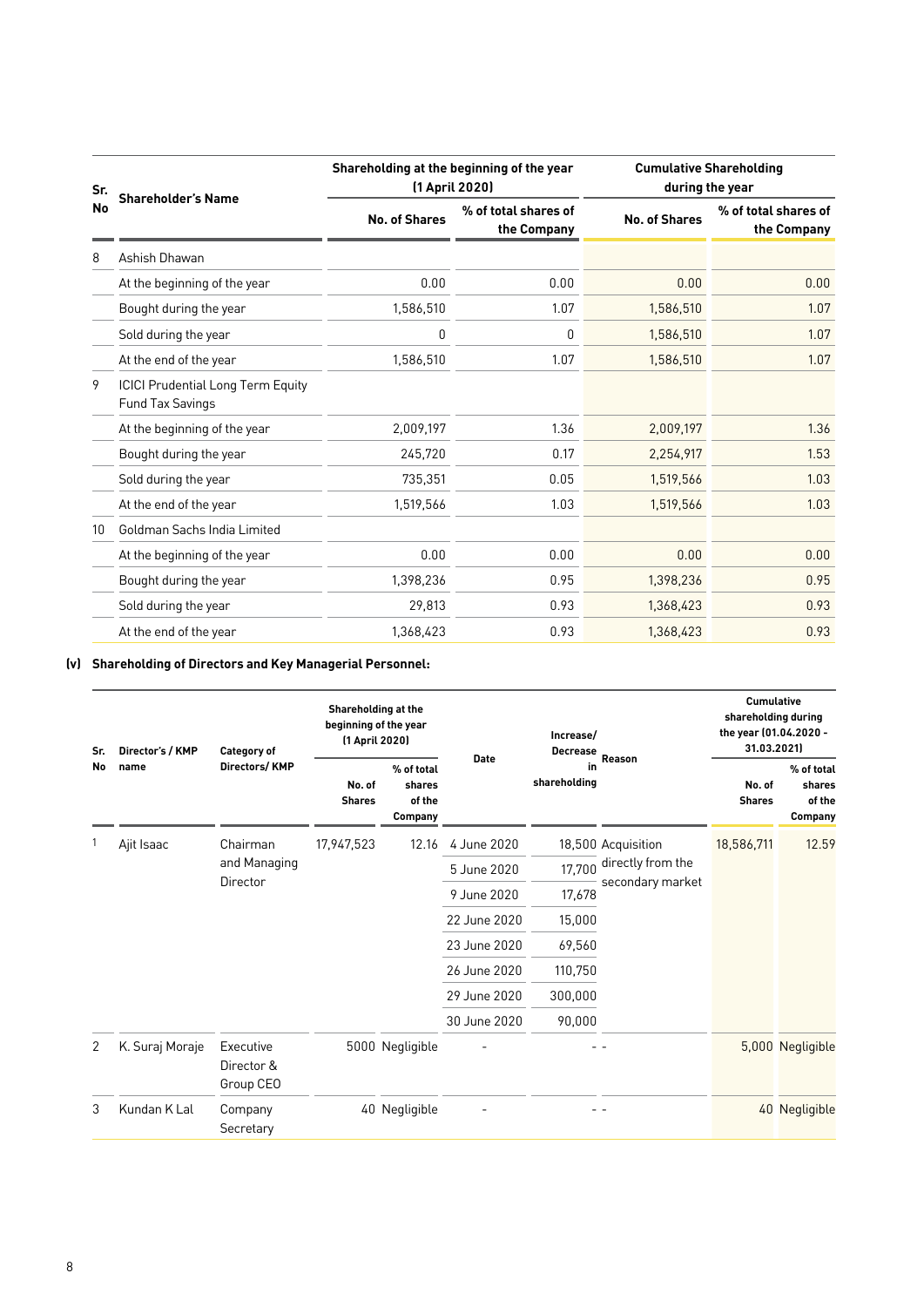### **V. Indebtedness**

**Indebtedness of the Company including interest outstanding/accrued but not due for payment:**

|           |                                                        |                                               |                        |                 | $[π$ in millions]     |
|-----------|--------------------------------------------------------|-----------------------------------------------|------------------------|-----------------|-----------------------|
| Sr.<br>No | <b>Particulars</b>                                     | <b>Secured Loans</b><br>excluding<br>deposits | <b>Unsecured Loans</b> | <b>Deposits</b> | Total<br>Indebtedness |
| 1         | Indebtedness at the beginning of the<br>financial year |                                               |                        |                 |                       |
|           | <b>Principal Amount</b><br>il.                         | 8,515.97                                      | 0.00                   | 0.00            | 8,515.97              |
|           | Interest due but not paid<br>iil                       | 0.00                                          | 0.00                   | 0.00            | 0.00                  |
|           | iii) Interest accrued but not due                      | 37.45                                         | 0.00                   | 0.00            | 37.45                 |
|           | Total (i+ii+iii)                                       | 8,553.42                                      | 0.00                   | 0.00            | 8,553.42              |
| 2         | Change in Indebtedness during the<br>financial year    |                                               |                        |                 |                       |
|           | Addition (Only principal)<br>٠                         | 37,649.70                                     | 800.00                 | 0.00            | 38,449.70             |
|           | Reduction (Only principal)<br>٠                        | [43, 125.67]                                  | (666.70)               | 0.00            | (43, 792.37)          |
|           | Net Change                                             | (5,475.97)                                    | 133.30                 | 0.00            | (5, 342.67)           |
| 3         | Indebtedness at the end of the financial year          |                                               |                        |                 |                       |
|           | <b>Principal Amount</b><br>il.                         | 3,040.00                                      | 133.30                 | 0.00            | 3,173.30              |
|           | Interest due but not paid<br>iil.                      | 0.00                                          | 0.00                   | 0.00            | 0.00                  |
|           | iii) Interest accrued but not due                      | 13.85                                         | 0.00                   | 0.00            | 13.85                 |
|           | Total (i+ii+iii)                                       | 3,053.85                                      | 133.30                 | 0.00            | 3,187.15              |

# **VI. Remuneration of Directors and Key Managerial Personnel**

A. Remuneration to Managing Director, Whole-time Directors and/or Manager:

|     |                                                                                     |                                                                              | $[π$ in millions]                             |  |
|-----|-------------------------------------------------------------------------------------|------------------------------------------------------------------------------|-----------------------------------------------|--|
| Sr. | <b>Particulars of Remuneration</b>                                                  | Chairman*                                                                    | <b>Managing Director &amp;</b><br>Group CEO** |  |
| No  |                                                                                     | Ajit Isaac                                                                   | K. Suraj Moraje                               |  |
|     | Gross salary                                                                        |                                                                              |                                               |  |
|     | (a) Salary as per provisions contained in section 17(1) of the Income-tax Act, 1961 | 13.59                                                                        | 18.10                                         |  |
|     | (b) Value of perquisites u/s 17(2) Income-tax Act, 1961                             |                                                                              |                                               |  |
|     | (c) Profits in lieu of salary under section 17(3) Income-tax Act, 1961              |                                                                              |                                               |  |
| 2   | <b>Stock Options</b>                                                                |                                                                              |                                               |  |
| 3   | <b>Sweat Equity</b>                                                                 |                                                                              |                                               |  |
| 4   | Commission - as % of profit - others, specify                                       |                                                                              |                                               |  |
| 5   | Others, please specify                                                              |                                                                              |                                               |  |
|     | al Bonus                                                                            |                                                                              |                                               |  |
|     | b) Contribution to PF                                                               | 0.72                                                                         | 0.96                                          |  |
|     | c) Leave encashment                                                                 |                                                                              |                                               |  |
|     | <b>Total</b>                                                                        | 14.31                                                                        | 19.06                                         |  |
|     | Overall Ceiling as per the CA, 2013                                                 | ₹ 48.84 million (being 10% of Net Profits of the<br>the Companies Act, 2013) | Company as calculated as under Section 198 of |  |

\*The Board approved Variable Pay of ₹7.50 million and ₹3.75 million for the financial year 2019-20 and 2020-21 respectively for Mr. Ajit Isaac which will be paid in the financial year 2021-22.

\*\*The Board approved Variable Pay of ₹8.80 million for the financial year 2019-20 for Mr. Suraj which will be paid in the financial year 2021-22.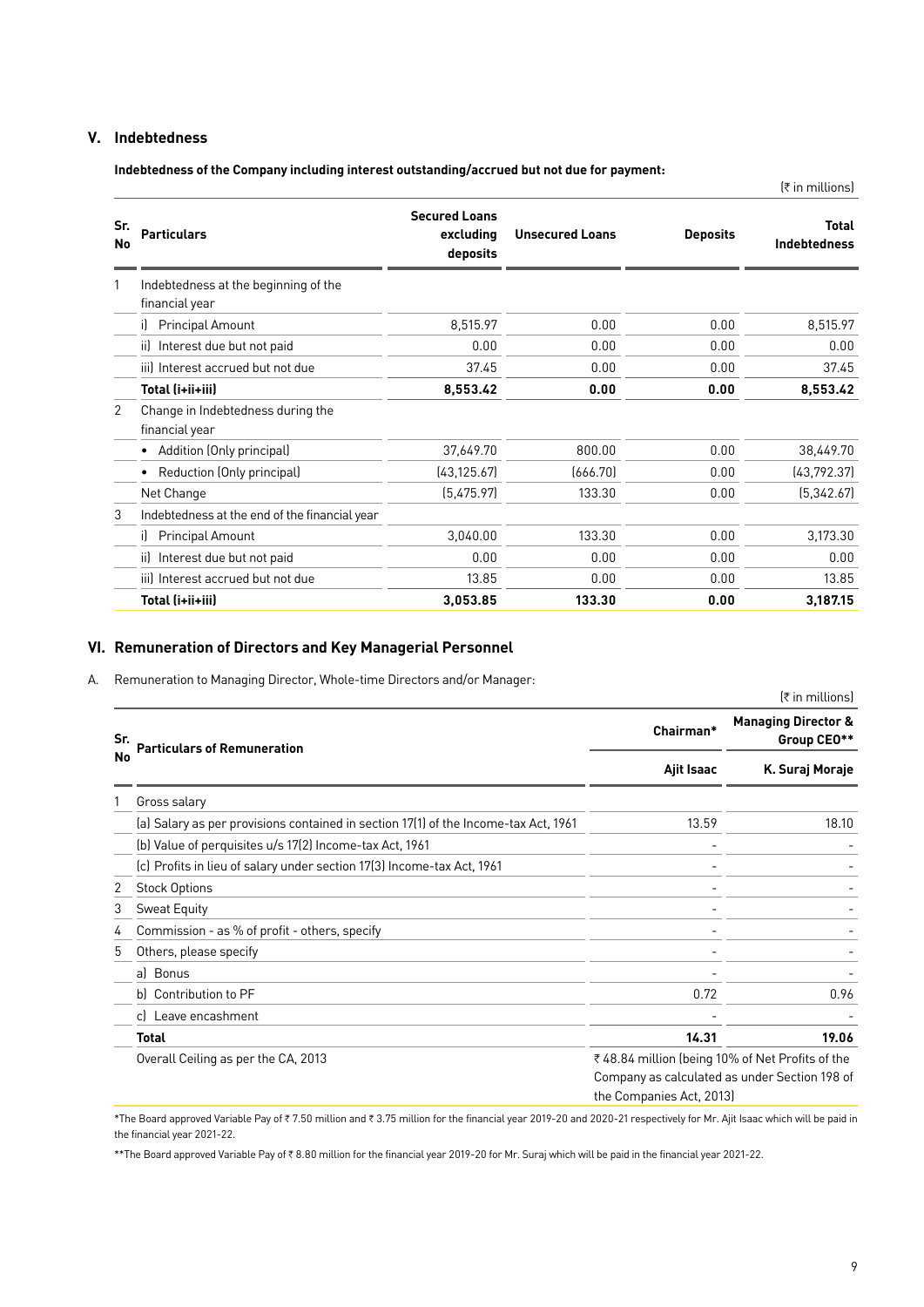#### B. Remuneration to other Directors

|   |                                               |                              |                               |                                                                                          |                     | (₹ in millions) |
|---|-----------------------------------------------|------------------------------|-------------------------------|------------------------------------------------------------------------------------------|---------------------|-----------------|
| A | Name of the Independent Director              | Pratip<br>Chaudhuri*         | <b>Pravir Kumar</b><br>Vohra* | <b>Revathy Ashok</b>                                                                     | Sanjay<br>Anandaram | <b>Total</b>    |
|   | Fee for attending Board/Committee<br>meetings | 0.28                         | 0.28                          | 0.65                                                                                     | 0.60                | 1.81            |
| 2 | Commission                                    | 0.75                         | 0.75                          | 0.75                                                                                     | 0.75                | 3.00            |
| 3 | Others, please specify                        |                              |                               |                                                                                          |                     |                 |
|   | <b>Total (A1)</b>                             | 1.03                         | 1.03                          | 1.40                                                                                     | 1.35                | 4.81            |
| A | Name of the Independent Director              | K. R. Girish#                | Gaurav Mathur#                |                                                                                          |                     |                 |
| 1 | Fee for attending Board/Committee<br>meetings | 0.23                         | 0.25                          |                                                                                          |                     | 0.48            |
| 2 | Commission                                    |                              |                               |                                                                                          |                     |                 |
| 3 | Others, please specify                        |                              |                               |                                                                                          |                     |                 |
|   | <b>Total (A2)</b>                             | 0.23                         | 0.25                          |                                                                                          |                     | 0.48            |
|   | <b>Total (A)</b>                              | 1.26                         | 1.28                          |                                                                                          |                     | 5.29            |
| B | Name of Non-Executive Director                | Chandran<br>Ratnaswami       | Gopalakrishnan<br>Soundarajan |                                                                                          |                     |                 |
| 1 | Fee for attending Board/Committee<br>meetings |                              |                               |                                                                                          |                     |                 |
| 2 | Commission                                    |                              |                               |                                                                                          |                     |                 |
| 3 | Others, please specify                        |                              |                               |                                                                                          |                     |                 |
|   | Total (B)                                     |                              |                               |                                                                                          |                     |                 |
|   | TOTAL (A)+(B)                                 | 1.26                         | 1.28                          |                                                                                          |                     | 5.29            |
|   | <b>Total Managerial Remuneration</b>          |                              |                               |                                                                                          |                     | 5.29            |
|   | Overall Ceiling as per the CA 2013            | of the Companies Act, 2013). |                               | ₹4.88 million (being 1% of Net Profits of the Company as calculated as under Section 198 |                     |                 |

\*Mr. Pratip Chaudhuri and Mr. Pravir Kumar Vohra retired from the post of Independent Directors from the conclusion of 13th Annual General Meeting held on 29 September 2020.

#Mr. K. R. Girish and Mr. Gaurav Mathur were appointed as Non-Executive Independent Directors with effect from 31 August 2020 for a period of five (5) consecutive years.

#### C. Remuneration to Key Managerial Personnel Other Than MD/Manager/WTD

(₹ in millions)

|           |                                                                                     | <b>Key Managerial Personnel</b>                                       |                                                    |  |  |
|-----------|-------------------------------------------------------------------------------------|-----------------------------------------------------------------------|----------------------------------------------------|--|--|
| Sr.<br>No | <b>Particulars of Remuneration</b>                                                  | <b>Subramanian</b><br>Ramakrishnan, Chief<br><b>Financial Officer</b> | Kundan K Lal,<br><b>Company Secretary</b><br>Total |  |  |
| 1         | Gross salary                                                                        |                                                                       |                                                    |  |  |
|           | (a) Salary as per provisions contained in section 17(1) of the Income-tax Act, 1961 | 8.96                                                                  | 4.55                                               |  |  |
|           | (b) Value of perquisites u/s 17(2) Income-tax Act, 1961                             |                                                                       |                                                    |  |  |
|           | (c) Profits in lieu of salary under section 17(3) Income-tax Act, 1961              |                                                                       |                                                    |  |  |
| 2         | <b>Stock Options</b>                                                                |                                                                       |                                                    |  |  |
| 3         | Sweat Equity                                                                        |                                                                       |                                                    |  |  |
| 4         | Commission - as % of profit - others, specify                                       |                                                                       |                                                    |  |  |
| 5         | Others, please specify                                                              |                                                                       |                                                    |  |  |
|           | a) Bonus                                                                            |                                                                       |                                                    |  |  |
|           | b) Contribution to PF                                                               | 0.47                                                                  | 0.24                                               |  |  |
|           | c) Leave encashment                                                                 |                                                                       |                                                    |  |  |
|           | Total                                                                               | 9.43                                                                  | 4.79                                               |  |  |